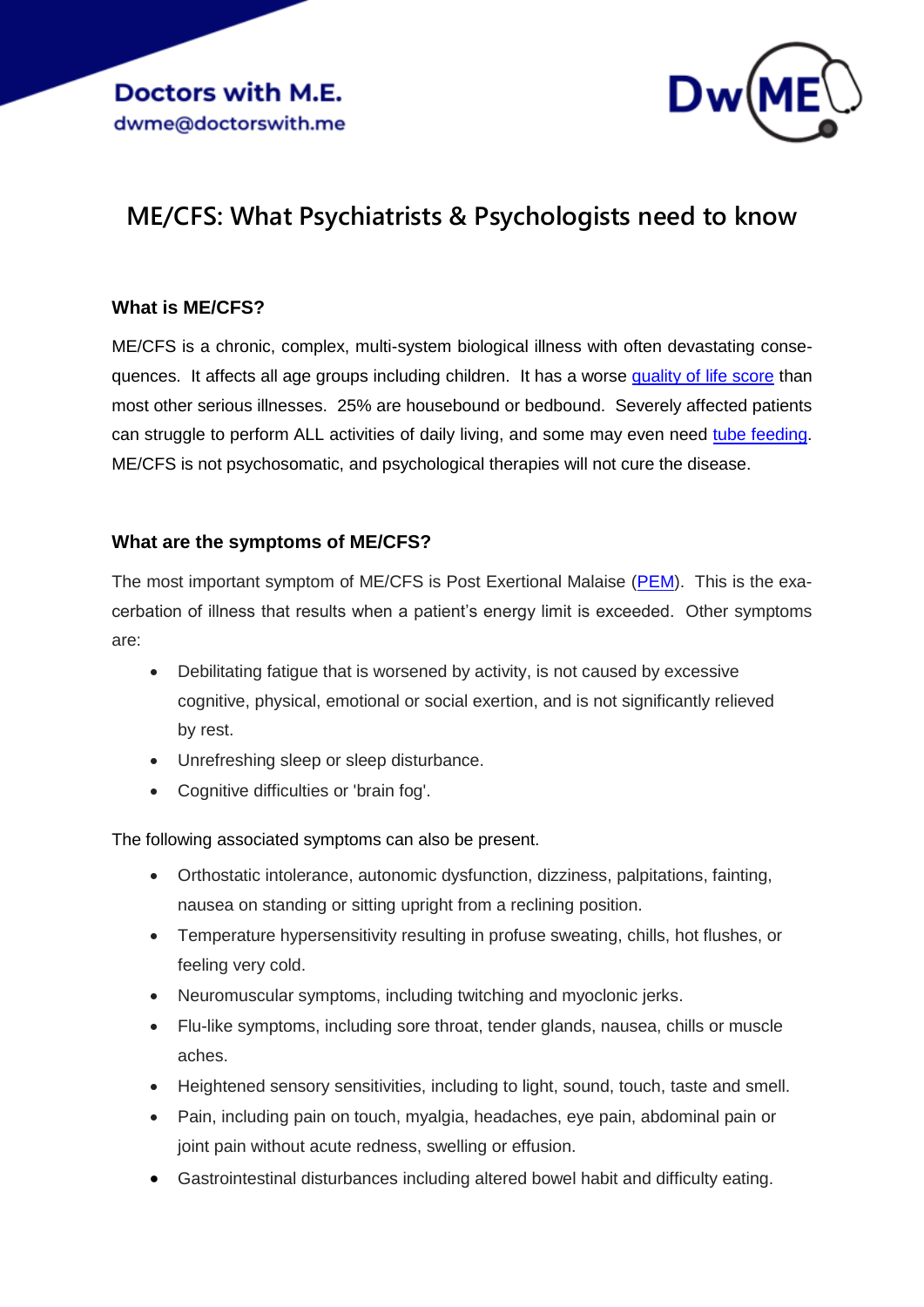## **Is ME/CFS one of the Medically Unexplained Symptoms (MUS)?**

No. ME/CFS is *not* Medically Unexplained Symptoms (MUS), Perplexing/Persistent Physical Symptoms (PPS), Functional Neurological Disorder (FND), Pervasive Refusal Syndrome (PRS), Fabricated or Induced Illness (FII), Pathological Demand Avoidance (PDA), Bodily Stress Syndrome (BSS), Bodily Distress Disorder (BDD) or eating disorder. ME/CFS is not "functional" or psychosomatic, and these psychological constructs do not apply to ME/CFS.

## **Are patients deconditioned?**

ME/CFS is not caused by deconditioning. Patients do become deconditioned due to prolonged inactivity, but this is a result of the illness and not the cause. Therefore it cannot be reversed without first reversing the underlying illness. In practice it is not the patients' level of fitness that limit their ability to function, but their inability to generate energy to power activity, along with multiple other [physiological disturbances](https://www.publichealth.columbia.edu/sites/default/files/pdf/akomaroff_jul19.pdf) in all body systems. Two day Cardiopulmonary Exercise Testing [\(CPET\)](https://www.mdpi.com/2077-0383/9/12/4040/htm?fbclid=IwAR0ykhcoQXlufbUnmbILSXd0xwomT2wpVRexZPtiC6Zj7CCrv-ZD9WjsXVQ) demonstrates that while healthy controls maintain their performance or become fitter on the second day, ME/CFS patients' performance deteriorate significantly, the opposite of what happens when someone is deconditioned. This is an objective demonstration of PEM and shows that attempting to recondition patients will only worsen the illness.

## **Do Psychiatrists need to know how to diagnose ME/CFS?**

Yes. The symptoms of ME/CFS span every body system, so ME/CFS patients can present to any specialty. Fluctuating cognitive deficit, altered sleep pattern, disparate symptoms and the behavioural adaptations required for energy management (e.g. social isolation) can all lead to Psychiatric referral. Standard scoring systems for anxiety and depression are nonspecific and will mislead clinicians into misdiagnosing ME/CFS as psychiatric if they fail to take a thorough history, and harming patients with inappropriate medication. It is also important to detect other conditions which could be causing or worsening fatigue, such as ADHD or autism (fatigue due to constantly having to compensate). Therefore Psychiatrists have an important role to play in the diagnostic process by:

- Ruling out psychiatric causes of symptoms.
- Detecting other causes of symptoms e.g. ADHD, autism, dementia, brain tumour.
- Detecting and treating secondary anxiety or depression. ME/CFS patients may be unusually sensitive to psychotropic medication and may be able to tolerate only low doses.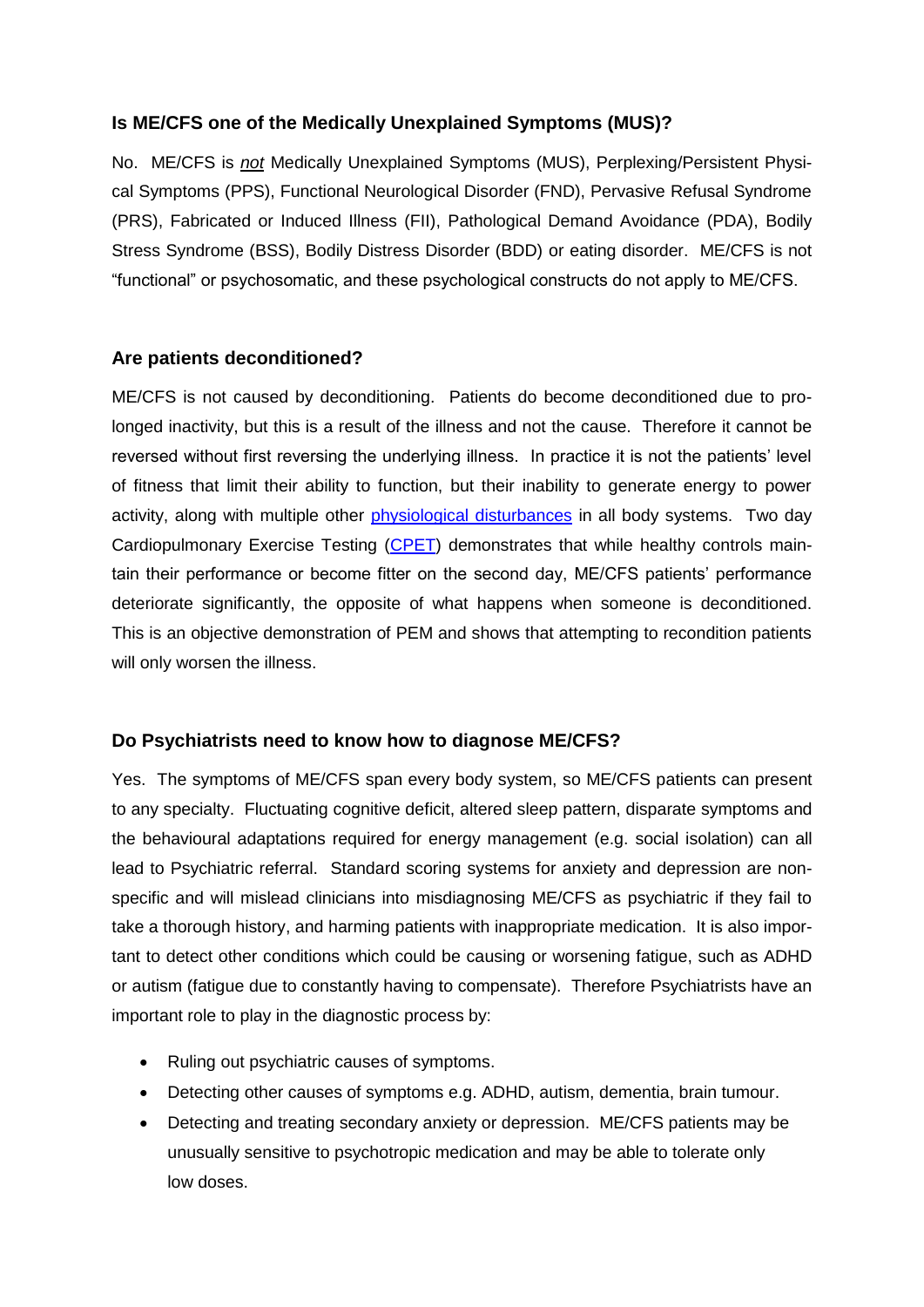- Recognising when symptoms are NOT caused by mental illness or psychological factors.
- Redirecting for further investigation when no psychiatric cause is found or when a psychiatric diagnosis does not explain all symptoms.
- Making a positive diagnosis of ME/CFS where relevant.
- Giving crucial early advice as soon as ME/CFS is suspected.

This [presentation](https://s3.amazonaws.com/kajabi-storefronts-production/sites/90617/themes/1534791/downloads/ki63ddX9RjGsn1wAs4yN_Differentiating-CFS-from-Psychiatric-Disorders-20073.pdf) by psychiatrist Dr. Eleanor Stein of the University of Calgary, Alberta, Canada on differentiating ME/CFS from anxiety and depression provides a useful guide to navigating psychiatric and emotional symptoms in ME/CFS.

## **How is ME/CFS diagnosed?**

[NICE](https://www.nice.org.uk/guidance/ng206) advises that ME/CFS should be suspected when the four main symptoms have been present for six weeks in adults or four weeks in children. A thorough workup is performed to rule out other causes. If no other causes are found and symptoms are still present after 3 months, ME/CFS can be confirmed.

The [IOM diagnostic criteria](https://www.cdc.gov/me-cfs/healthcare-providers/diagnosis/iom-2015-diagnostic-criteria.html) and the [International Consensus Primer](https://doctorswith.me/international-consensus-primer-for-medical-practitioners/) are also in use. All of these diagnostic criteria require PEM as an essential feature for diagnosis to be made. Diagnostic criteria which do not require PEM as an essential feature are not appropriate, such as the Oxford and Fukuda criteria.

## **What crucial early advice must be given?**

ME/CFS patients must learn to [manage activities](https://www.dialogues-mecfs.co.uk/films/pacing/) to stay within their energy limit and avoid triggering Post Exertional Malaise. Advise patients to rest and pace as soon as the diagnosis is suspected, and provide [information](https://www.rcot.co.uk/conserving-energy) on how to do this.

## **What about exercise and CBT?**

Given that PEM is the hallmark symptom of ME/CFS, exercise can be [very harmful.](http://bit.ly/MEAssSurvey2015) NICE's [comprehensive review](https://www.nice.org.uk/guidance/ng206/evidence/g-nonpharmacological-management-of-mecfs-pdf-9265183028) of all studies of Graded Exercise Therapy (GET) and CBT found them to be universally of very low or low quality. NICE states, "Do not offer people with ME/ CFS:

- Any therapy based on physical activity or exercise as a cure for ME/CFS.
- Generalised physical activity or exercise programmes this includes programmes developed for healthy people or people with other illnesses.